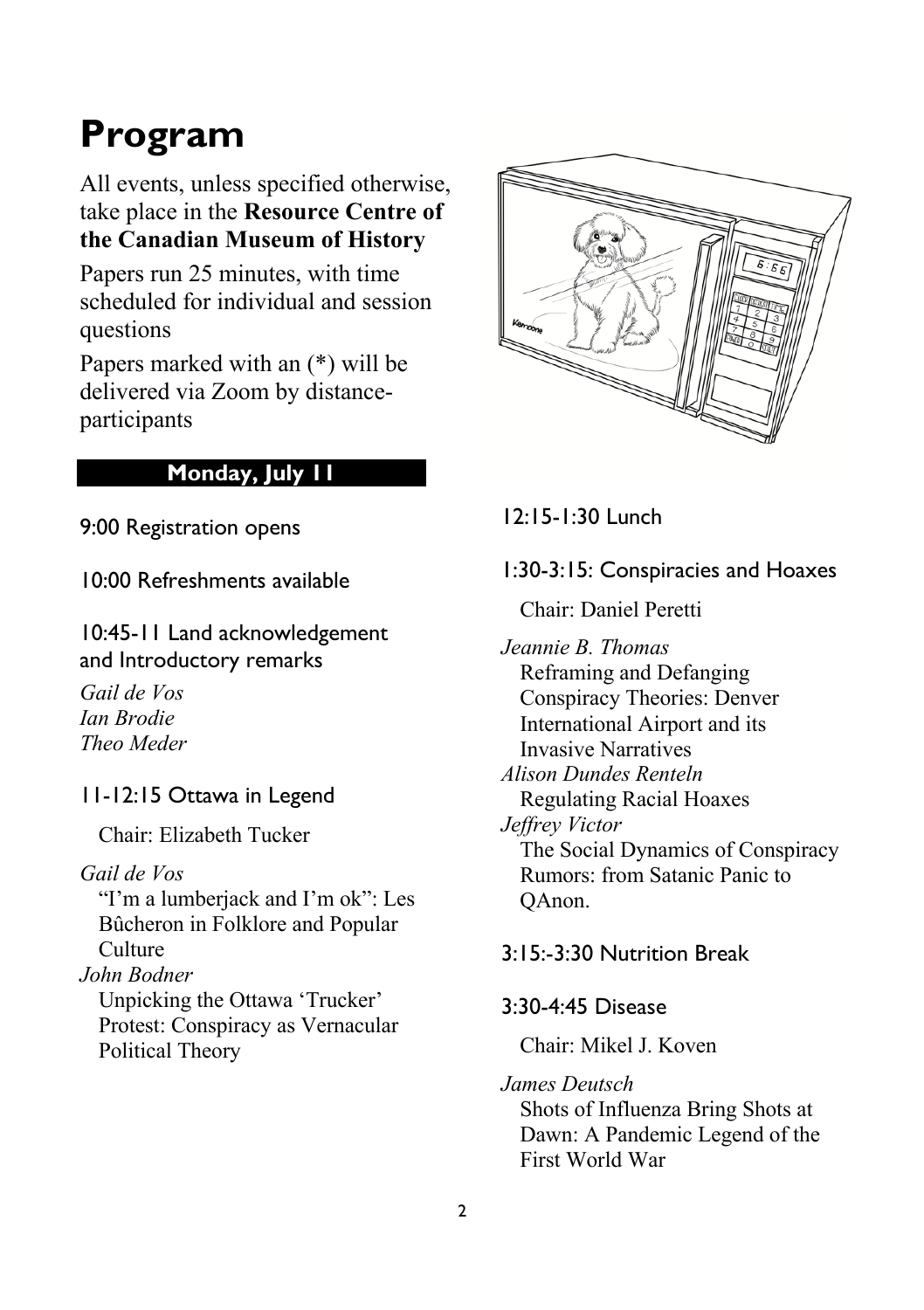

#### *Gunnella Thorgeirsdottir*

Apotropaic reactions to Covid-19 in Japan. Legends of demon wrestling monks, two headed birds and a whole family of anthropomorphic mere-creatures.

#### 7:00 Banquet

Mill Street Brewery, 555 Wellington St., Ottawa (20-25 minute walk)

#### **Tuesday, July 12**

## 9-10:45 Ostension and Ostensive **Practices**

Chair: Daniel P. Compora

*Jeanmarie Rouhier-Willoughby*  In the Middle of Nowhere Kentucky: Satanism and Murder in Somerset *Felicity Wood* (\*) Sorcery, Spirits and Deadly Seductions: Oral Accounts of Wealth-Giving Magic in Present-Day South Africa

#### *Betty Aquino*

The New Halloween Sadist: The ISIS Sleeper Cell of Northern Virginia

10:45 11: Nutrition Break

#### 11-12:15 Politics

Chair: John Bodner

*Patricia A. Turner*

Of Puppets and Puppeteers: Political Celebrities in Covid-19 Conspiracy Theories

*Henrik Olinder*

Who placed rumors in the front seat? Statements by politicians and authorities during crises

#### 12:15-1:30 Lunch

#### 1:30-3:15: Legend in the Online Space

Chair: Greg Kelley

*Patricia Sawin* (\*) "Let's yeet it into the sun!": "Thanks, Marie Callender" Facebook Groups as Legend Time/Spaces *Kaitlyn L. Kinney* The Good Death Legend: Brittany Maynard and Thanatodotes in Death with Dignity *Theo Meder* Hitchhikers Vanishing and Pets Microwaved: Processing Contemporary Legends in the Dutch Folktale Database (www.verhalenbank.nl)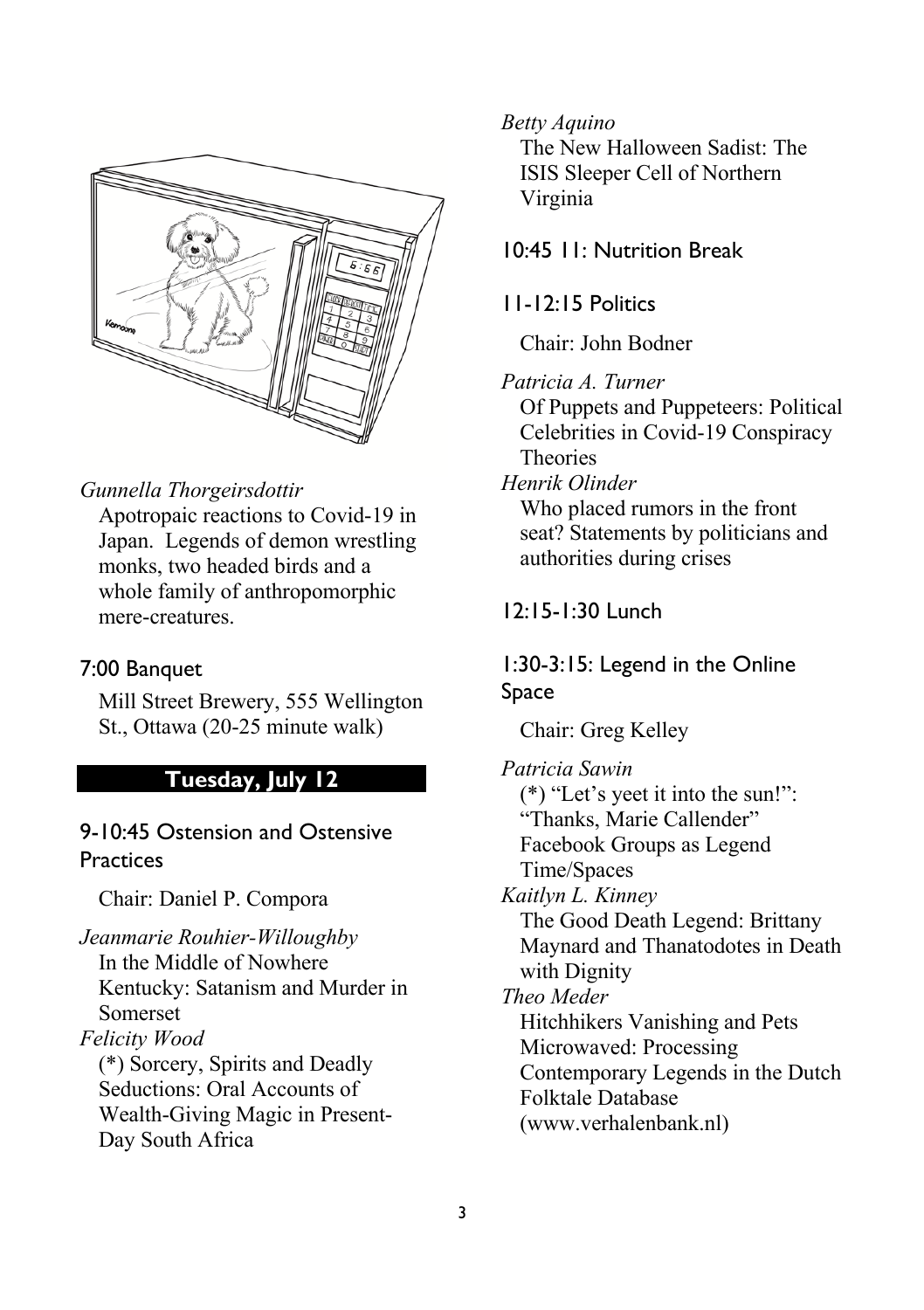#### 3:15-5:00 Explore the museum

Sign up for some behind the scenes tours led by Laura Sanchini, curator for Craft, Design, and Popular Culture, Canadian Museum of History

3:15-4:30 Executive meeting

## **Wednesday, July 13**

9:00-10:45 Ghosts I: Places

Chair: Kristina Downs

*Daniel Peretti*

The Bronze Lady of Sleepy Hollow *Petr Janeček*

(\*) Prague ghostlore of the Belle Époque: Urban poltergeists between moral panic and vernacular spectacle

*Tiber F.M. Falzett*

"*An creid thu a nis?*" | "Now, do you believe?": Expressing belief in the Supernatural Experience Legends from Eriskay, 1933, collected by Donald MacDonald (*Dòmhnall Èirisgeach*, 1912-1989) for The Irish Folklore Institute, Dublin

10:45 11: Nutrition Break

#### 11-12:45 Ghosts II: Accounts

Chair: Kaitlyn L. Kinney

#### *Timothy H. Evans*

"A Pleasing Terror": Legends, Scholarly Authority and the Folkloresque in the Ghost Stories of M. R. James



*John E. Priegnitz II*  Displaced Ghosts: An Examination of Ghost Stories Reported by Journalists *Elizabeth Tucker*

Pandemic Ghost Legends: Bathroom Ghosts on College Campuses

## 1:15 Tour

The tour will be departing from the Four Points by Sheraton, the conference hotel adjacent to the Museum

#### **Thursday, July 14**

#### 9-10:45 Popular Culture

#### Chair: Gunnella Thorgeirsdottir

*Daniel P. Compora* Toss a coin…' The Folkloric Origins of *The Witcher Aurore Van de Winkel* (\*) The Recycling of a Contemporary Legend: the poisoned candy